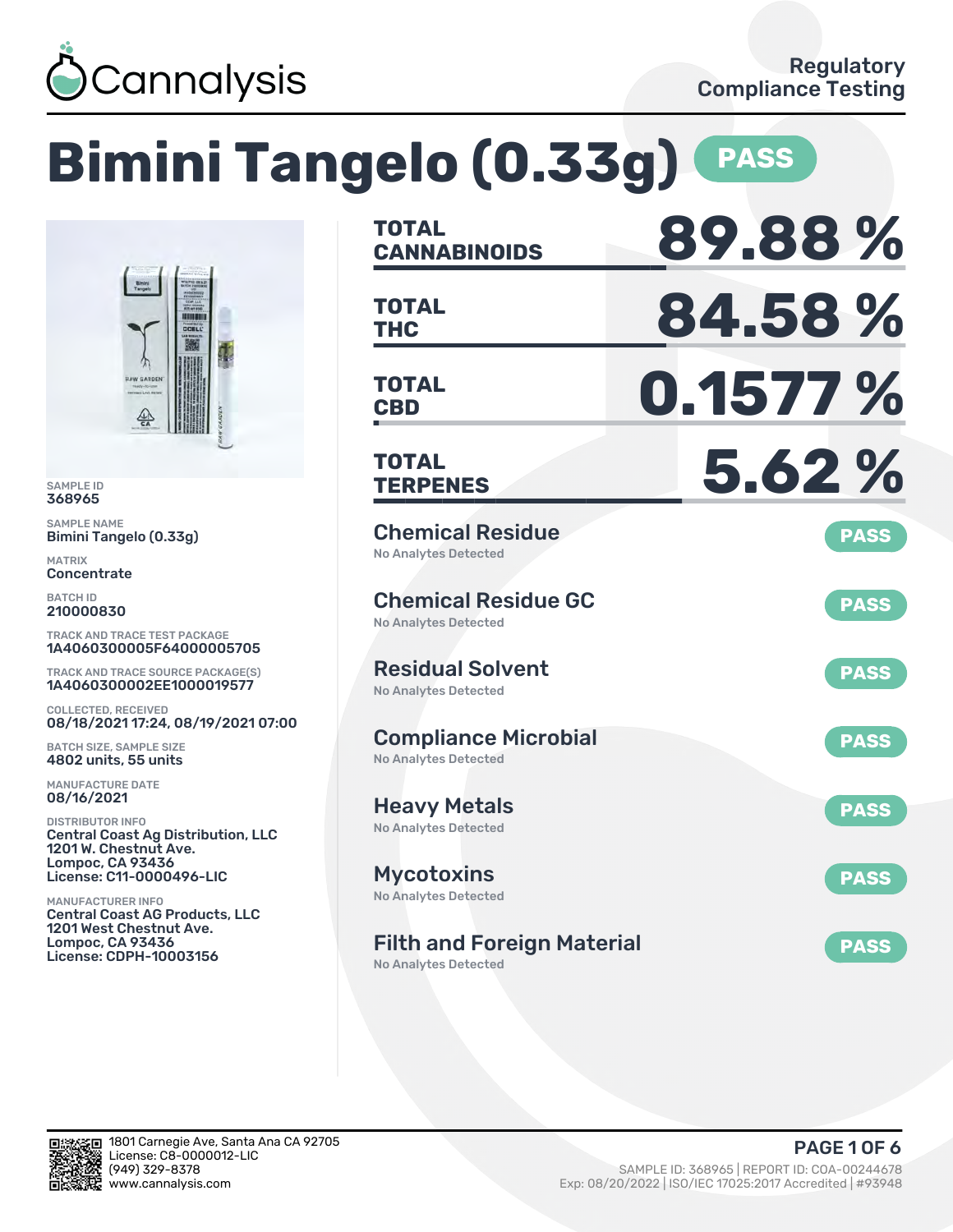

# CANNABINOID ANALYSIS

Total THC,CBD value(s) have been decarboxylated.

| TOTAL THC:          | 845.8 mg/g (84.58 %), 279.11 mg per package |
|---------------------|---------------------------------------------|
| TOTAL CBD:          | 1.577 mg/g (0.1577 %), 0.52 mg per package  |
| TOTAL CANNABINOIDS: | 898.8 mg/g (89.88 %)                        |

UNIT OF MEASUREMENT: Milligrams per Gram(mg/g)

| <b>ANALYTE</b>         | <b>RESULT</b>           | LOD    | <b>LLOO</b> | <b>ANALYTE</b>   | <b>RESULT</b>         | <b>LOD</b> | LL <sub>00</sub> |
|------------------------|-------------------------|--------|-------------|------------------|-----------------------|------------|------------------|
| THCa                   | <b>ND</b>               | 0.5000 | 1.0000      | CBDa             | <b>ND</b>             | 0.5000     | 1.0000           |
| D9THC                  | 845.8 mg/g (84.58 %)    | 0.5000 | 1.0000      | CBD              | 1.577 mg/g (0.1577 %) | 0.5000     | 1.0000           |
| D8THC                  | 1.293 mg/g $(0.1293\%)$ | 0.5000 | 1.0000      | CBD <sub>v</sub> | <b>ND</b>             | 0.5000     | 1.0000           |
| <b>CBN</b>             | 3.565 mg/g (0.3565 %)   | 0.5000 | 1.0000      | CBCa             | <b>ND</b>             | 0.5000     | 1.0000           |
| THCva                  | <b>ND</b>               | 0.5000 | 1.0000      | <b>CBC</b>       | <b>ND</b>             | 0.5000     | 1.0000           |
| <b>THC<sub>v</sub></b> | 4.482 mg/g (0.4482 %)   | 0.5000 | 1.0000      | CBGa             | <b>ND</b>             | 0.5000     | 1.0000           |
| ExoTHC                 | $<$ 1 mg/g              | 0.5000 | 1.0000      | <b>CBG</b>       | 42.05 mg/g (4.205 %)  | 0.5000     | 1.0000           |
| <b>CBL</b>             | <b>ND</b>               | 0.5000 | 1.0000      |                  |                       |            |                  |
|                        |                         |        |             |                  |                       |            |                  |

#### ADDITIONAL INFORMATION

| Method:     | SOP-TECH-001 | Sample Prepped: 08/19/2021 15:12 | Sample Approved: 08/20/2021 12:12  |  |
|-------------|--------------|----------------------------------|------------------------------------|--|
| Instrument: | UPLC-DAD     | Sample Analyzed: 08/19/202116:28 | Prep-Analytical Batch: 32019-26109 |  |



### TOTAL TERPENES: 56.27 mg/g (5.627 %)

| ANALYTE                                                                                                                                        | <b>RESULT</b>                                                                                                              | <b>LOD</b> | <b>LLOQ</b> | <b>ANALYTE</b>         | <b>RESULT</b>                                      | <b>LOD</b> | <b>LLOQ</b> |
|------------------------------------------------------------------------------------------------------------------------------------------------|----------------------------------------------------------------------------------------------------------------------------|------------|-------------|------------------------|----------------------------------------------------|------------|-------------|
| 3-Carene                                                                                                                                       | <b>ND</b>                                                                                                                  | 1.000      | 2.500       | Alpha bisabolol        | <lloq< td=""><td>0.1000</td><td>0.500</td></lloq<> | 0.1000     | 0.500       |
| Alpha cedrene                                                                                                                                  | <b>ND</b>                                                                                                                  | 1.000      | 2.500       | Alpha humulene         | 1.303 mg/g $(0.1303\%)$                            | 0.5000     | 1.000       |
| Alpha pinene                                                                                                                                   | 4.652 mg/g (0.4652 %)                                                                                                      | 0.1000     | 1.000       | Alpha terpinene        | <b>ND</b>                                          | 0.5000     | 1.000       |
| Alpha terpineol                                                                                                                                | 0.7649 mg/g $(0.0765\%)$                                                                                                   | 0.3260     | 0.6520      | Beta caryophyllene     | 5.597 mg/g (0.5597 %)                              | 0.5000     | 1.000       |
| Beta myrcene                                                                                                                                   | 6.342 mg/g $(0.6342%)$                                                                                                     | 0.5000     | 1.000       | Beta pinene            | 3.429 mg/g (0.3429 %)                              | 0.6070     | 1.214       |
| Borneol                                                                                                                                        | <b>ND</b>                                                                                                                  | 1.000      | 2.500       | Camphene               | <b>ND</b>                                          | 0.5000     | 1.000       |
| Camphor                                                                                                                                        | ND                                                                                                                         | 0.1000     | 0.5000      | Caryophyllene oxide ND |                                                    | 0.5000     | 2.500       |
| Cedrol                                                                                                                                         | <b>ND</b>                                                                                                                  | 0.5000     | 1.000       | Cis geraniol           | <b>ND</b>                                          | 1.000      | 2.500       |
| Cis nerolidol                                                                                                                                  | <b>ND</b>                                                                                                                  | 2.500      | 5.000       | Eucalyptol             | <b>ND</b>                                          | 0.1000     | 0.500       |
| Fenchol                                                                                                                                        | <lloq< td=""><td>0.5000</td><td>1.000</td><td>Fenchone</td><td><b>ND</b></td><td>0.1000</td><td>0.500</td></lloq<>         | 0.5000     | 1.000       | Fenchone               | <b>ND</b>                                          | 0.1000     | 0.500       |
| Gamma terpinene                                                                                                                                | <lloq< td=""><td>0.1000</td><td>0.5000</td><td>Gamma terpineol</td><td><b>ND</b></td><td>0.2090</td><td>0.523</td></lloq<> | 0.1000     | 0.5000      | Gamma terpineol        | <b>ND</b>                                          | 0.2090     | 0.523       |
| Geranyl acetate                                                                                                                                | ND                                                                                                                         | 0.1000     | 0.5000      | Guaiol                 | <b>ND</b>                                          | 2.500      | 5.000       |
| Isoborneol                                                                                                                                     | <b>ND</b>                                                                                                                  | 0.5000     | 1.000       | Isopulegol             | <b>ND</b>                                          | 2.500      | 5.000       |
| Limonene                                                                                                                                       | 11.34 mg/g (1.134 %)                                                                                                       | 0.5000     | 2.500       | Linalool               | <b>ND</b>                                          | 0.5000     | 1.000       |
| Menthol                                                                                                                                        | <b>ND</b>                                                                                                                  | 1.000      | 2.500       | Ocimene 1              | <b>ND</b>                                          | 0.1550     | 0.310       |
| Ocimene 2                                                                                                                                      | 5.002 mg/g (0.5002 %)                                                                                                      | 0.3450     | 1.725       | P-cymene               | <b>ND</b>                                          | 0.5230     | 1.045       |
| P-mentha-1,5-diene <lloq< td=""><td></td><td>0.5000</td><td>1.000</td><td>Pulegone</td><td><b>ND</b></td><td>0.1000</td><td>0.500</td></lloq<> |                                                                                                                            | 0.5000     | 1.000       | Pulegone               | <b>ND</b>                                          | 0.1000     | 0.500       |
| Sabinene                                                                                                                                       | <b>ND</b>                                                                                                                  | 0.5000     | 1.000       | Terpinolene            | 17.84 mg/g (1.784 %)                               | 0.1000     | 0.500       |
| Trans beta farnesene ND                                                                                                                        |                                                                                                                            | 2.500      | 5.000       | Trans geraniol         | <b>ND</b>                                          | 0.5000     | 2.500       |
| Trans nerolidol                                                                                                                                | <b>ND</b>                                                                                                                  | 0.5000     | 2.500       | Valencene              | <b>ND</b>                                          | 0.5000     | 1.000       |

UNIT OF MEASUREMENT: Milligrams per Gram(mg/g)

| <b>ANALYTE</b>                                                                                                                                  | <b>RESULT</b>                                                                                                               | <b>LOD</b> | <b>LLOQ</b> | <b>ANALYTE</b>         | <b>RESULT</b>                                       | <b>LOD</b> | <b>LLOQ</b> |
|-------------------------------------------------------------------------------------------------------------------------------------------------|-----------------------------------------------------------------------------------------------------------------------------|------------|-------------|------------------------|-----------------------------------------------------|------------|-------------|
| 3-Carene                                                                                                                                        | <b>ND</b>                                                                                                                   | 1.000      | 2.500       | Alpha bisabolol        | <lloq< td=""><td>0.1000</td><td>0.5000</td></lloq<> | 0.1000     | 0.5000      |
| Alpha cedrene                                                                                                                                   | <b>ND</b>                                                                                                                   | 1.000      | 2.500       | Alpha humulene         | 1.303 mg/g $(0.1303\%)$                             | 0.5000     | 1.000       |
| Alpha pinene                                                                                                                                    | 4.652 mg/g (0.4652 %)                                                                                                       | 0.1000     | 1.000       | Alpha terpinene        | <b>ND</b>                                           | 0.5000     | 1.000       |
| Alpha terpineol                                                                                                                                 | 0.7649 mg/g $(0.0765\%)$                                                                                                    | 0.3260     | 0.6520      | Beta caryophyllene     | 5.597 mg/g $(0.5597%)$                              | 0.5000     | 1.000       |
| Beta myrcene                                                                                                                                    | 6.342 mg/g $(0.6342%)$                                                                                                      | 0.5000     | 1.000       | Beta pinene            | 3.429 mg/g (0.3429 %)                               | 0.6070     | 1.214       |
| Borneol                                                                                                                                         | <b>ND</b>                                                                                                                   | 1.000      | 2.500       | Camphene               | <b>ND</b>                                           | 0.5000     | 1.000       |
| Camphor                                                                                                                                         | <b>ND</b>                                                                                                                   | 0.1000     | 0.5000      | Caryophyllene oxide ND |                                                     | 0.5000     | 2.500       |
| Cedrol                                                                                                                                          | <b>ND</b>                                                                                                                   | 0.5000     | 1.000       | Cis geraniol           | <b>ND</b>                                           | 1.000      | 2.500       |
| Cis nerolidol                                                                                                                                   | <b>ND</b>                                                                                                                   | 2.500      | 5.000       | Eucalyptol             | <b>ND</b>                                           | 0.1000     | 0.5000      |
| Fenchol                                                                                                                                         | <lloq< td=""><td>0.5000</td><td>1.000</td><td>Fenchone</td><td><b>ND</b></td><td>0.1000</td><td>0.5000</td></lloq<>         | 0.5000     | 1.000       | Fenchone               | <b>ND</b>                                           | 0.1000     | 0.5000      |
| Gamma terpinene                                                                                                                                 | <lloq< td=""><td>0.1000</td><td>0.5000</td><td>Gamma terpineol</td><td><b>ND</b></td><td>0.2090</td><td>0.5230</td></lloq<> | 0.1000     | 0.5000      | Gamma terpineol        | <b>ND</b>                                           | 0.2090     | 0.5230      |
| Geranyl acetate                                                                                                                                 | <b>ND</b>                                                                                                                   | 0.1000     | 0.5000      | Guaiol                 | <b>ND</b>                                           | 2.500      | 5.000       |
| Isoborneol                                                                                                                                      | <b>ND</b>                                                                                                                   | 0.5000     | 1.000       | Isopulegol             | <b>ND</b>                                           | 2.500      | 5.000       |
| Limonene                                                                                                                                        | 11.34 mg/g $(1.134\%)$                                                                                                      | 0.5000     | 2.500       | Linalool               | <b>ND</b>                                           | 0.5000     | 1.000       |
| Menthol                                                                                                                                         | <b>ND</b>                                                                                                                   | 1.000      | 2.500       | Ocimene 1              | <b>ND</b>                                           | 0.1550     | 0.3100      |
| Ocimene 2                                                                                                                                       | 5.002 mg/g (0.5002 %)                                                                                                       | 0.3450     | 1.725       | P-cymene               | <b>ND</b>                                           | 0.5230     | 1.045       |
| P-mentha-1,5-diene <lloq< td=""><td></td><td>0.5000</td><td>1.000</td><td>Pulegone</td><td><b>ND</b></td><td>0.1000</td><td>0.5000</td></lloq<> |                                                                                                                             | 0.5000     | 1.000       | Pulegone               | <b>ND</b>                                           | 0.1000     | 0.5000      |
| Sabinene                                                                                                                                        | <b>ND</b>                                                                                                                   | 0.5000     | 1.000       | Terpinolene            | 17.84 mg/g (1.784 %)                                | 0.1000     | 0.5000      |
| Trans beta farnesene ND                                                                                                                         |                                                                                                                             | 2.500      | 5.000       | Trans geraniol         | <b>ND</b>                                           | 0.5000     | 2.500       |
| Trans nerolidol                                                                                                                                 | <b>ND</b>                                                                                                                   | 0.5000     | 2.500       | Valencene              | <b>ND</b>                                           | 0.5000     | 1.000       |



PAGE 2 OF 6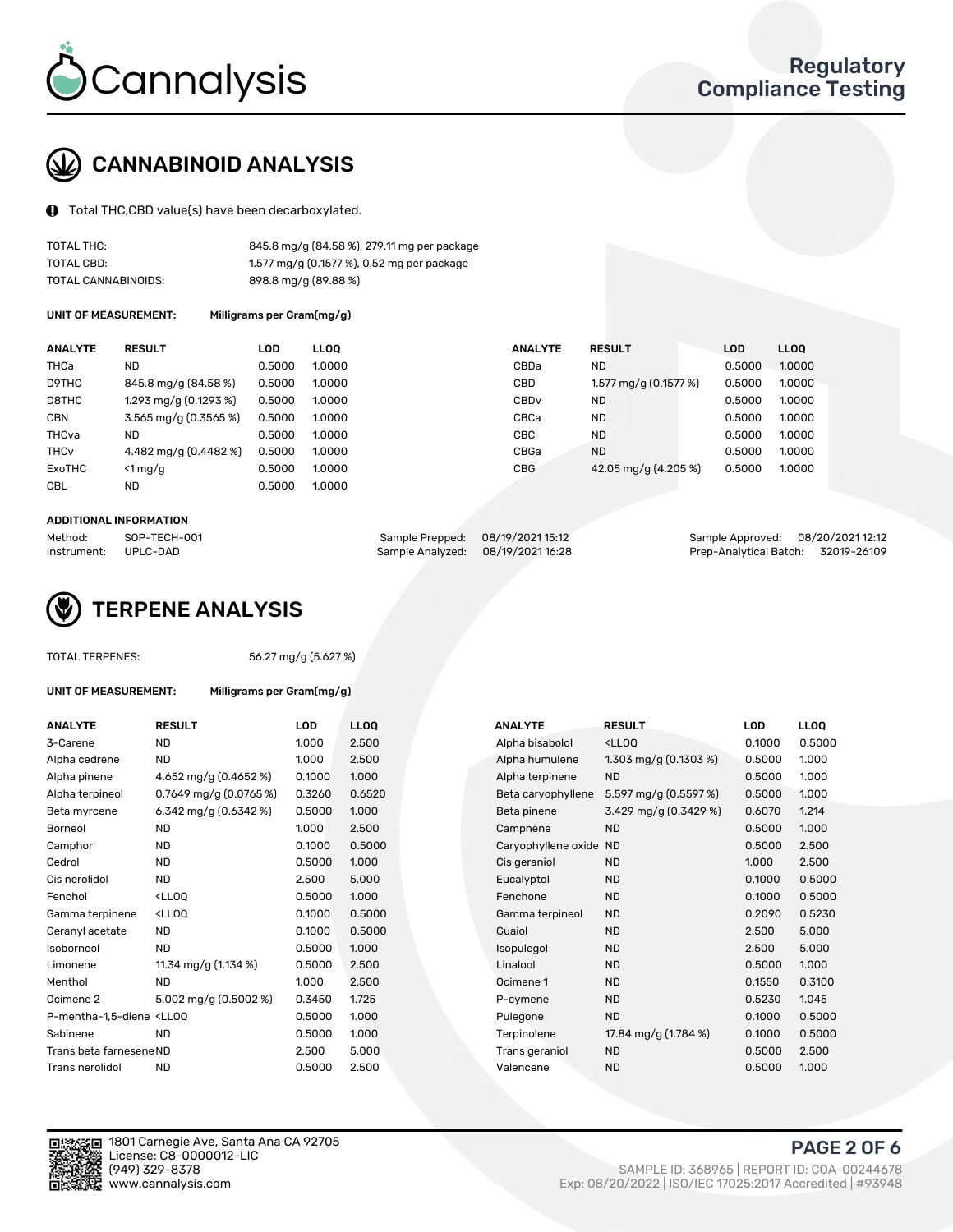

## Regulatory Compliance Testing

#### ADDITIONAL INFORMATION

Sample Analyzed: 08/19/2021 14:02

Method: SOP-TECH-027 Sample Prepped: 08/19/2021 13:42 Sample Approved: 08/20/2021 11:52



CHEMICAL RESIDUE ANALYSIS PASS

UNIT OF MEASUREMENT: Micrograms per Gram(ug/g)

| <b>ANALYTE</b>    | <b>RESULT</b> | LOD    | LLOQ   | <b>ACTION LEVEL</b> |      | <b>ANALYTE</b>      | <b>RESULT</b> | <b>LOD</b> | <b>LLOQ</b> | <b>ACTION LEVEL</b> |      |
|-------------------|---------------|--------|--------|---------------------|------|---------------------|---------------|------------|-------------|---------------------|------|
| Abamectin         | <b>ND</b>     | 0.0200 | 0.0400 | 0.1000              | Pass | Acephate            | <b>ND</b>     | 0.0200     | 0.0400      | 0.1000              | Pass |
| Acequinocyl       | <b>ND</b>     | 0.0200 | 0.0400 | 0.1000              | Pass | Acetamiprid         | <b>ND</b>     | 0.0200     | 0.0400      | 0.1000              | Pass |
| Aldicarb          | <b>ND</b>     | 0.0200 | 0.0400 | 0.0                 | Pass | Azoxystrobin        | <b>ND</b>     | 0.0200     | 0.0400      | 0.1000              | Pass |
| Bifenazate        | <b>ND</b>     | 0.0200 | 0.0400 | 0.1000              | Pass | <b>Bifenthrin</b>   | <b>ND</b>     | 0.0200     | 0.0400      | 3.000               | Pass |
| <b>Boscalid</b>   | <b>ND</b>     | 0.0200 | 0.0400 | 0.1000              | Pass | Carbarvl            | <b>ND</b>     | 0.0200     | 0.0400      | 0.5000              | Pass |
| Carbofuran        | <b>ND</b>     | 0.0200 | 0.0400 | 0.0                 | Pass | Chlorantraniliprole | <b>ND</b>     | 0.0200     | 0.0400      | 10.00               | Pass |
| Clofentezine      | <b>ND</b>     | 0.0200 | 0.0400 | 0.1000              | Pass | Coumaphos           | <b>ND</b>     | 0.0200     | 0.0400      | 0.0                 | Pass |
| Cyfluthrin        | <b>ND</b>     | 0.4000 | 1.000  | 2.000               | Pass | Cypermethrin        | <b>ND</b>     | 0.4000     | 1.000       | 1.000               | Pass |
| Daminozide        | <b>ND</b>     | 0.0200 | 0.0400 | 0.0                 | Pass | Diazinon            | <b>ND</b>     | 0.0200     | 0.0400      | 0.1000              | Pass |
| <b>Dichlorvos</b> | <b>ND</b>     | 0.0200 | 0.0400 | 0.0                 | Pass | Dimethoate          | <b>ND</b>     | 0.0200     | 0.0400      | 0.0                 | Pass |
| Dimethomorph      | <b>ND</b>     | 0.0200 | 0.0400 | 2.000               | Pass | <b>Ethoprophos</b>  | <b>ND</b>     | 0.0200     | 0.0400      | 0.0                 | Pass |
| Etofenprox        | <b>ND</b>     | 0.0200 | 0.0400 | 0.0                 | Pass | Etoxazole           | <b>ND</b>     | 0.0200     | 0.0400      | 0.1000              | Pass |
| Fenhexamid        | <b>ND</b>     | 0.0200 | 0.0400 | 0.1000              | Pass | Fenoxycarb          | <b>ND</b>     | 0.0200     | 0.0400      | 0.0                 | Pass |
| Fenpyroximate     | <b>ND</b>     | 0.0200 | 0.0400 | 0.1000              | Pass | Fipronil            | <b>ND</b>     | 0.0400     | 0.1000      | 0.0                 | Pass |
| Flonicamid        | <b>ND</b>     | 0.0200 | 0.0400 | 0.1000              | Pass | Fludioxonil         | <b>ND</b>     | 0.0200     | 0.0400      | 0.1000              | Pass |
| Hexythiazox       | <b>ND</b>     | 0.0200 | 0.0400 | 0.1000              | Pass | Imazalil            | <b>ND</b>     | 0.0200     | 0.0400      | 0.0                 | Pass |
| Imidacloprid      | <b>ND</b>     | 0.0200 | 0.0400 | 5.000               | Pass | Kresoxim methyl     | <b>ND</b>     | 0.0200     | 0.0400      | 0.1000              | Pass |
| Malathion         | <b>ND</b>     | 0.0200 | 0.0400 | 0.5000              | Pass | Metalaxyl           | <b>ND</b>     | 0.0200     | 0.0400      | 2.000               | Pass |
| Methiocarb        | <b>ND</b>     | 0.0200 | 0.0400 | 0.0                 | Pass | Methomyl            | <b>ND</b>     | 0.0200     | 0.0400      | 1.000               | Pass |
| Mevinphos         | <b>ND</b>     | 0.0200 | 0.0400 | 0.0                 | Pass | Myclobutanil        | <b>ND</b>     | 0.0200     | 0.0400      | 0.1000              | Pass |
| Naled             | <b>ND</b>     | 0.0200 | 0.0400 | 0.1000              | Pass | Oxamyl              | <b>ND</b>     | 0.0200     | 0.0400      | 0.5000              | Pass |
| Paclobutrazol     | <b>ND</b>     | 0.0200 | 0.0400 | 0.0                 | Pass | Permethrins         | <b>ND</b>     | 0.0400     | 0.1000      | 0.5000              | Pass |
| Phosmet           | <b>ND</b>     | 0.0200 | 0.0400 | 0.1000              | Pass | Piperonyl butoxide  | <b>ND</b>     | 0.0200     | 0.0400      | 3.000               | Pass |
| Prallethrin       | <b>ND</b>     | 0.0200 | 0.0400 | 0.1000              | Pass | Propiconazole       | <b>ND</b>     | 0.0200     | 0.0400      | 0.1000              | Pass |
| Propoxur          | <b>ND</b>     | 0.0200 | 0.0400 | 0.0                 | Pass | Pyrethrins          | <b>ND</b>     | 0.0200     | 0.0400      | 0.5000              | Pass |
| Pyridaben         | <b>ND</b>     | 0.0200 | 0.0400 | 0.1000              | Pass | Spinetoram          | <b>ND</b>     | 0.0200     | 0.0400      | 0.1000              | Pass |
| Spinosad          | <b>ND</b>     | 0.0300 | 0.0700 | 0.1000              | Pass | Spiromesifen        | <b>ND</b>     | 0.0200     | 0.0400      | 0.1000              | Pass |
| Spirotetramat     | <b>ND</b>     | 0.0200 | 0.0400 | 0.1000              | Pass | Spiroxamine         | <b>ND</b>     | 0.0200     | 0.0400      | 0.0                 | Pass |
| Tebuconazole      | <b>ND</b>     | 0.0200 | 0.0400 | 0.1000              | Pass | Thiacloprid         | <b>ND</b>     | 0.0200     | 0.0400      | 0.0                 | Pass |
| Thiamethoxam      | <b>ND</b>     | 0.0200 | 0.0400 | 5.000               | Pass | Trifloxystrobin     | <b>ND</b>     | 0.0200     | 0.0400      | 0.1000              | Pass |
|                   |               |        |        |                     |      |                     |               |            |             |                     |      |

### ADDITIONAL INFORMATION

Method: SOP-TECH-002 Sample Prepped: 08/19/2021 13:11 Sample Approved: 08/20/2021 11:29<br>Instrument: LC-MS/MS Sample Analyzed: 08/19/2021 13:17 Prep-Analytical Batch: 32012-26096 Prep-Analytical Batch: 32012-26096

PAGE 3 OF 6

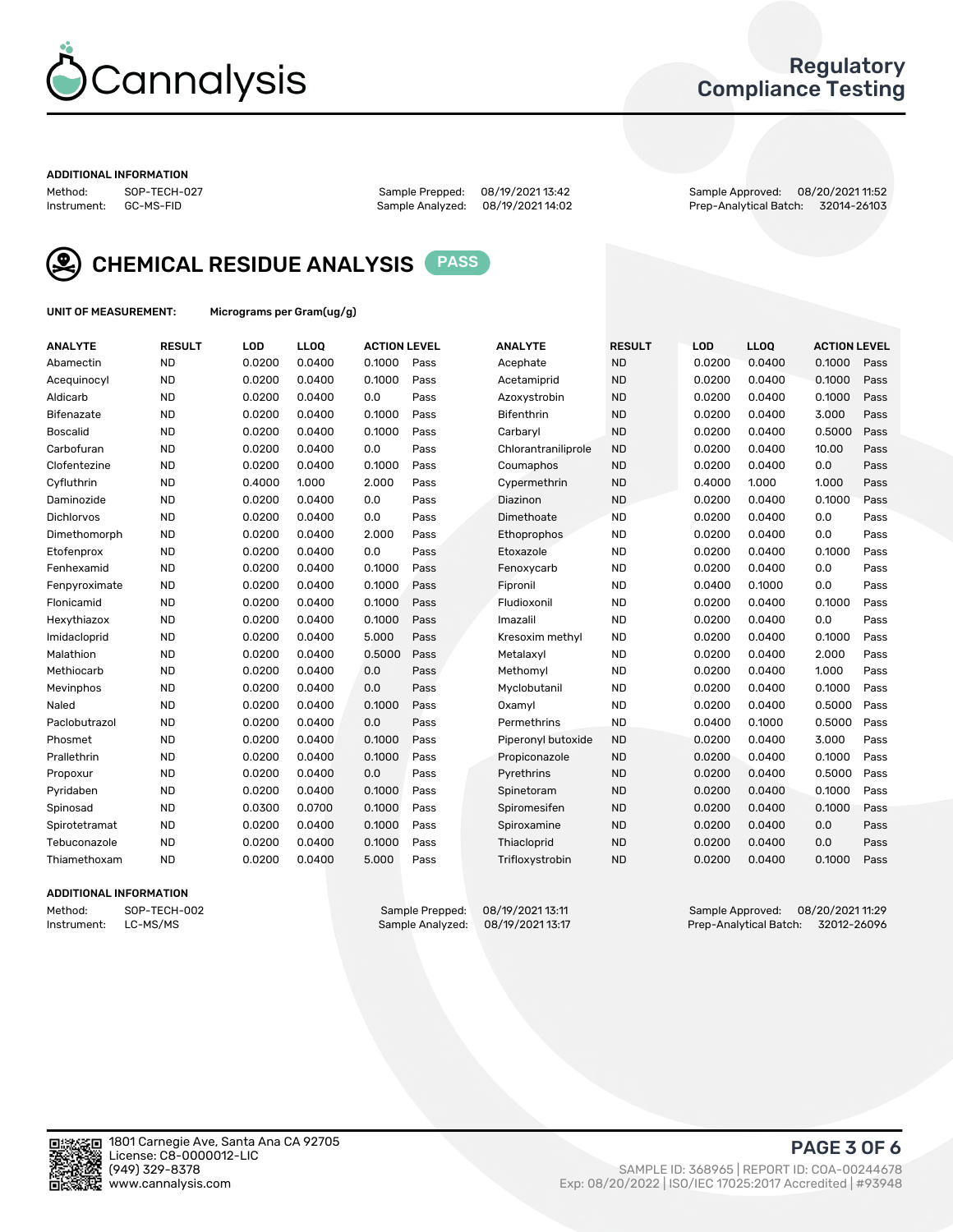

# CHEMICAL RESIDUE GC ANALYSIS PASS

| UNIT OF MEASUREMENT: | Micrograms per 0 |
|----------------------|------------------|
|                      |                  |

Gram(ug/g)

| <b>ANALYTE</b>         | <b>RESULT</b> | LOD    | <b>LLOO</b> | <b>ACTION LEVEL</b> |                  | <b>ANALYTE</b>   | <b>RESULT</b> | LOD              | <b>LLOO</b>            | <b>ACTION LEVEL</b> |      |
|------------------------|---------------|--------|-------------|---------------------|------------------|------------------|---------------|------------------|------------------------|---------------------|------|
| Captan                 | ND            | 0.1000 | 0.2000      | 0.7000              | Pass             | Chlordane        | <b>ND</b>     | 0.0109           | 0.0136                 | 0.0                 | Pass |
| Methyl parathion       | <b>ND</b>     | 0.0400 | 0.1000      | 0.0                 | Pass             | <b>PCNB</b>      | <b>ND</b>     | 0.0200           | 0.0400                 | 0.1000              | Pass |
| Chlorfenapyr           | <b>ND</b>     | 0.0800 | 0.1000      | 0.0                 | Pass             | Chlorpyrifos     | <b>ND</b>     | 0.0800           | 0.1000                 | 0.0                 | Pass |
|                        |               |        |             |                     |                  |                  |               |                  |                        |                     |      |
| ADDITIONAL INFORMATION |               |        |             |                     |                  |                  |               |                  |                        |                     |      |
| Method:                | SOP-TECH-010  |        |             |                     | Sample Prepped:  | 08/19/2021 13:11 |               | Sample Approved: |                        | 08/20/202109:50     |      |
| Instrument:            | GC-MS/MS      |        |             |                     | Sample Analyzed: | 08/19/2021 13:18 |               |                  | Prep-Analytical Batch: | 32013-26097         |      |

# RESIDUAL SOLVENT ANALYSIS PASS

UNIT OF MEASUREMENT: Micrograms per Gram(ug/g)

| <b>ANALYTE</b>       | <b>RESULT</b> | LOD    | <b>LLOO</b> | <b>ACTION LEVEL</b> |      | <b>ANALYTE</b>           | <b>RESULT</b> | LOD    | LLOO  | <b>ACTION LEVEL</b> |      |
|----------------------|---------------|--------|-------------|---------------------|------|--------------------------|---------------|--------|-------|---------------------|------|
| Acetone              | <b>ND</b>     | 50.00  | 100.0       | 5000                | Pass | Acetonitrile             | <b>ND</b>     | 50.00  | 100.0 | 410.0               | Pass |
| Benzene              | <b>ND</b>     | 0.5000 | 1.000       | 1.000               | Pass | <b>Butane</b>            | <b>ND</b>     | 50.00  | 100.0 | 5000                | Pass |
| Chloroform           | <b>ND</b>     | 0.5000 | 1.000       | 1.000               | Pass | Ethanol                  | <b>ND</b>     | 50.00  | 100.0 | 5000                | Pass |
| <b>Ethyl Acetate</b> | <b>ND</b>     | 50.00  | 100.0       | 5000                | Pass | <b>Ethyl Ether</b>       | <b>ND</b>     | 50.00  | 100.0 | 5000                | Pass |
| Ethylene oxide       | <b>ND</b>     | 0.5000 | 1.000       | 1.000               | Pass | Heptane                  | <b>ND</b>     | 50.00  | 100.0 | 5000                | Pass |
| Hexane               | <b>ND</b>     | 50.00  | 100.0       | 290.0               | Pass | <b>Isopropyl Alcohol</b> | <b>ND</b>     | 50.00  | 100.0 | 5000                | Pass |
| Methanol             | <b>ND</b>     | 50.00  | 100.0       | 3000                | Pass | Methylene chloride       | <b>ND</b>     | 0.5000 | 1.000 | 1.000               | Pass |
| Pentane              | <b>ND</b>     | 50.00  | 100.0       | 5000                | Pass | Propane                  | <b>ND</b>     | 50.00  | 200.0 | 5000                | Pass |
| Toluene              | <b>ND</b>     | 50.00  | 100.0       | 890.0               | Pass | Xvlenes                  | <b>ND</b>     | 50.08  | 100.0 | 2170                | Pass |
| Trichloroethylene    | <b>ND</b>     | 0.5000 | 1.000       | 1.000               | Pass | 1.2-Dichloroethane       | <b>ND</b>     | 0.5000 | 1.000 | 1.000               | Pass |

### ADDITIONAL INFORMATION

Method: SOP-TECH-021 Sample Prepped: 08/19/2021 16:24 Sample Approved: 08/20/2021 10:12<br>Sample Analyzed: 08/19/2021 16:45 Prep-Analytical Batch: 32021-26110 Prep-Analytical Batch: 32021-26110



UNIT OF MEASUREMENT: Cycle Threshold (Ct)

| <b>ANALYTE</b>                        | <b>RESULT</b>          | LOD   | <b>LLOO</b> |                 | <b>ACTION LEVEL</b> | <b>ANALYTE</b> | <b>RESULT</b>    | LOD   | <b>LLOO</b>      |     | <b>ACTION LEVEL</b> |
|---------------------------------------|------------------------|-------|-------------|-----------------|---------------------|----------------|------------------|-------|------------------|-----|---------------------|
| A.fumigatus                           | <b>ND</b>              | 33.00 | 0.0         | 0.0             | Pass                | A. flavus      | <b>ND</b>        | 33.00 | 0.0              | 0.0 | Pass                |
| A. niger                              | <b>ND</b>              | 33.00 | 0.0         | 0.0             | Pass                | A. terreus     | <b>ND</b>        | 33.00 | 0.0              | 0.0 | Pass                |
| <b>STEC</b>                           | <b>ND</b>              | 33.00 | 0.0         | 0.0             | Pass                | Salmonella spp | <b>ND</b>        | 33.00 | 0.0              | 0.0 | Pass                |
|                                       | ADDITIONAL INFORMATION |       |             |                 |                     |                |                  |       |                  |     |                     |
| SOP-TECH-016, SOP-TECH-022<br>Method: |                        |       |             | Sample Prepped: | 08/20/2021 12:18    |                | Sample Approved: |       | 08/20/2021 19:49 |     |                     |

Instrument: qPCR Sample Analyzed: 08/20/2021 12:20 Prep-Analytical Batch: 32028-26134

PAGE 4 OF 6

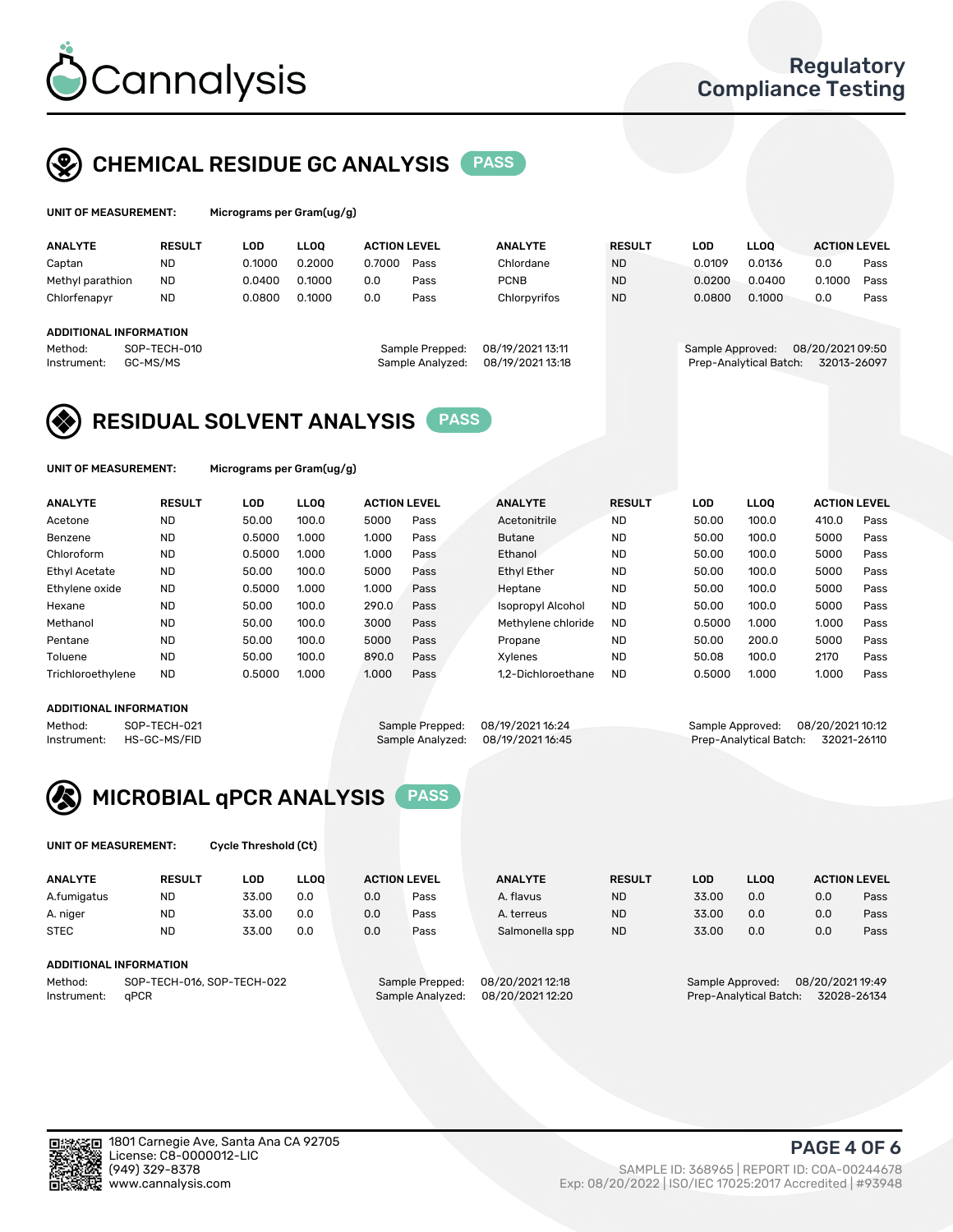



| <b>UNIT OF MEASUREMENT:</b>   |               | Micrograms per Gram(ug/g)                                    |             |                     |                  |               |            |                        |                     |
|-------------------------------|---------------|--------------------------------------------------------------|-------------|---------------------|------------------|---------------|------------|------------------------|---------------------|
| <b>ANALYTE</b>                | <b>RESULT</b> | <b>LOD</b>                                                   | <b>LLOQ</b> | <b>ACTION LEVEL</b> | <b>ANALYTE</b>   | <b>RESULT</b> | <b>LOD</b> | <b>LLOQ</b>            | <b>ACTION LEVEL</b> |
| Arsenic                       | ND.           | 0.0120                                                       | 0.1000      | 0.2000<br>Pass      | Cadmium          | <b>ND</b>     | 0.0072     | 0.0500                 | 0.2000<br>Pass      |
| Lead                          | <b>ND</b>     | 0.0068                                                       | 0.0500      | 0.5000<br>Pass      | Mercury          | <b>ND</b>     | 0.0060     | 0.0500                 | 0.1000<br>Pass      |
| <b>ADDITIONAL INFORMATION</b> |               |                                                              |             |                     |                  |               |            |                        |                     |
| Method:                       | SOP-TECH-013  |                                                              |             | Sample Prepped:     | 08/20/2021 10:08 |               |            | Sample Approved:       | 08/20/2021 15:33    |
| Instrument:                   | ICP-MS        |                                                              |             | Sample Analyzed:    | 08/20/2021 11:51 |               |            | Prep-Analytical Batch: | 32039-26130         |
| UNIT OF MEASUREMENT:          |               | <b>MYCOTOXINS ANALYSIS</b><br>Micrograms per Kilogram(ug/kg) |             | <b>PASS</b>         |                  |               |            |                        |                     |
| <b>ANALYTE</b>                | <b>RESULT</b> | <b>LOD</b>                                                   | <b>LLOO</b> | <b>ACTION LEVEL</b> | <b>ANALYTE</b>   | <b>RESULT</b> | <b>LOD</b> | <b>LLOQ</b>            | <b>ACTION LEVEL</b> |
| Aflatoxin B1                  | ND.           | 1.000                                                        | 2.000       | N/A                 | Aflatoxin B2     | <b>ND</b>     | 2.000      | 5.000                  | N/A                 |
| Aflatoxin G1                  | <b>ND</b>     | 2.000                                                        | 5.000       | N/A                 | Aflatoxin G2     | <b>ND</b>     | 2.000      | 5.000                  | N/A                 |
|                               |               |                                                              |             |                     |                  |               |            |                        |                     |

Total Aflatoxins ND 10.00 14.00 20.00 Pass Ochratoxin A ND 1.000 2.000 20.00 Pass

#### ADDITIONAL INFORMATION

Method: SOP-TECH-020 Sample Prepped: 08/19/2021 15:36 Sample Approved: 08/20/2021 11:40 Instrument: LC-MS/MS Sample Analyzed: 08/19/2021 15:44 Prep-Analytical Batch: 32018-26108

### FILTH & FOREIGN MATERIAL ANALYSIS PASS Q

UNIT OF MEASUREMENT: Filth and Foreign Matter (%, #/3g)

| <b>ANALYTE</b>         | <b>RESULT</b>                     | LOD | <b>LLOO</b> | <b>ACTION LEVEL</b> |                                     | <b>ANALYTE</b>                       | <b>RESULT</b> | LOD | <b>LLOO</b>                                            | <b>ACTION LEVEL</b> |      |
|------------------------|-----------------------------------|-----|-------------|---------------------|-------------------------------------|--------------------------------------|---------------|-----|--------------------------------------------------------|---------------------|------|
| IF RH ME               | <b>ND</b>                         | 0.0 | 0.0         | 1.000               | Pass                                | <b>IFM</b>                           | <b>ND</b>     | 0.0 | 0.0                                                    | 25.00               | Pass |
| Mold                   | <b>ND</b>                         | 0.0 | 0.0         | 25.00               | Pass                                | <b>SSCD</b>                          | <b>ND</b>     | 0.0 | 0.0                                                    | 25.00               | Pass |
| ADDITIONAL INFORMATION |                                   |     |             |                     |                                     |                                      |               |     |                                                        |                     |      |
| Method:<br>Instrument: | SOP-TECH-009<br>Visual Inspection |     |             |                     | Sample Prepped:<br>Sample Analyzed: | 08/19/2021 13:45<br>08/19/2021 13:47 |               |     | Sample Approved:<br>Prep-Analytical Batch: 32017-26099 | 08/19/2021 13:53    |      |



PAGE 5 OF 6